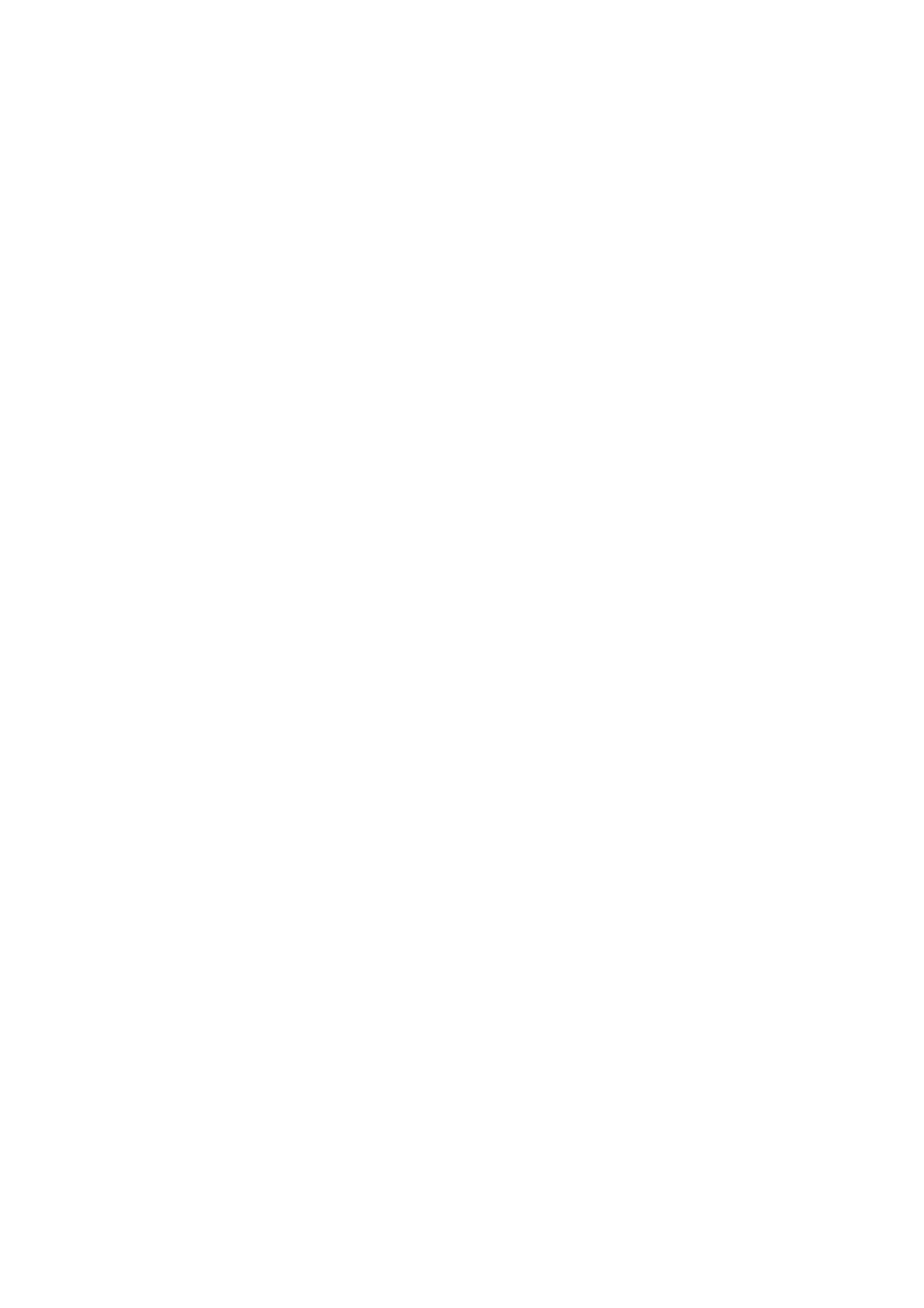# WRITTEN CONTRIBUTION UNEQUAL PAY **NETHERLANDS**

Collective complaint of the University of Women of Europe

March 2018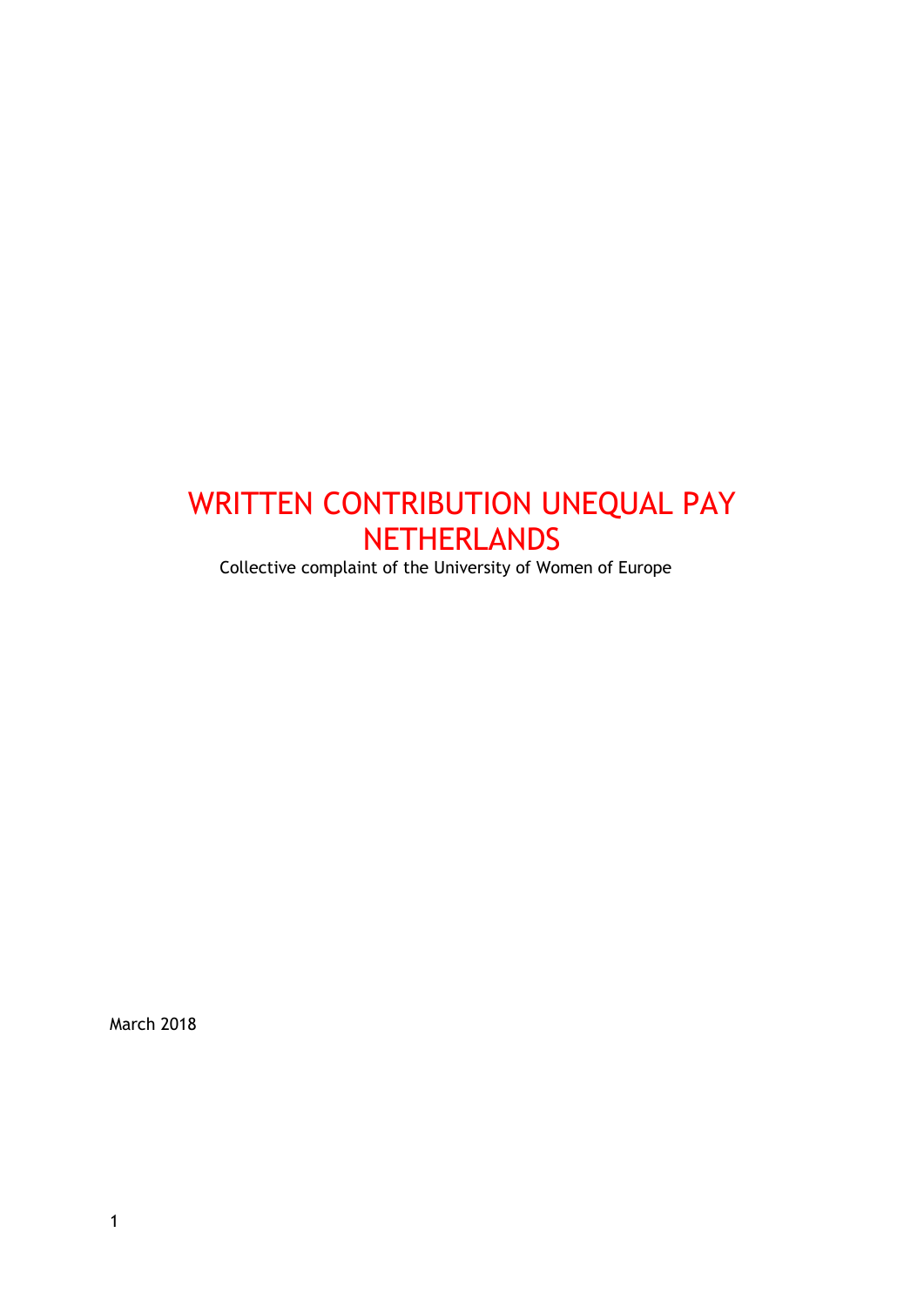### **Unequal Pay in the Netherlands**

#### **1. Introduction**

In light of the collective complaint of the University of Women of Europe (UWE), the European Committee of Social Rights of the Council of Europe has requested information on the situation in law and in practice as regards equal pay in the countries concerned focusing on the implementation of measures aimed at reducing and closing the gender pay gap, through the work of equality bodies or otherwise.

Upon request of Equinet, the Netherlands Institute for Human Rights (hereafter: the Institute) submits its observations regarding the situation in the Netherlands. We will first describe the situation in the Netherlands regarding unequal pay. Subsequently, we discuss the activities of the Institute in this area offering insight into the root causes of wage discrimination and the legal framework to address the issue. Finally, policy measures will be evaluated.

#### **2. Statistics on the gender pay gap/wage discrimination in the Netherlands.**

Statistics show that the differences in pay between men and women ('the gender pay gap') is a persistent problem in the Netherlands. Data from biennial research shows that, in 2014, the gender pay gap in the private sector was 20% and in the public sector 10%.<sup>1</sup> The differences between the average hourly salary of all men and women is slowly declining as can be gathered from the latest EU statistics. Between 2011-2016, the average gender pay gap in the Netherlands dropped from 18.6% to 15.6%.<sup>2</sup> This data show that the Netherlands takes up a middle position when compared to other EU countries. Although the pay gap is an important emancipatory indicator, it does not necessarily tell us much about wage *discrimination*. The gender pay gap does not provide an answer to the question whether women are payed less than men for work of equal value. After taking into account factors that objectively can explain differences in pay such as work experience or the specific sector of employment a difference in wage between men and women in the Netherlands remains: 7% in the private sector, 5% in the public sector.<sup>3</sup> This unexplained difference may point in the direction of wage discrimination.

#### **3. Activities of the Netherlands Human Rights Institute**

#### **3.1 Legal framework: equal treatment legislation**

The Equal Treatment Act providing that women and men must be paid equally for work of equal value entered into force in the Netherlands in 1975. $<sup>4</sup>$  article 646, Book 7 of the Civil</sup> Code prohibits employers from discriminating between men and women, *inter alia,* in the conditions of employment. The manner in which wages can be compared is provided for in the articles 7-9 of the Equal Treatment Act, which implements article 119 of the Treaty establishing the European Community (currently article 157 of the Treaty on the European Union).

 $\overline{a}$ <sup>1</sup> Statistics Netherlands (CBS), 2016 'Gelijk loon voor gelijk werk? Banen en lonen bij de overheid en bedrijfsleven, 2014' .

 $2$  Eurostat, Gender pay gap statistics, 8 March 2018

[http://ec.europa.eu/eurostat/documents/2995521/8718272/3-07032018-BP-EN.pdf/fb402341-e7fd-](http://ec.europa.eu/eurostat/documents/2995521/8718272/3-07032018-BP-EN.pdf/fb402341-e7fd-42b8-a7cc-4e33587d79aa)[42b8-a7cc-4e33587d79aa](http://ec.europa.eu/eurostat/documents/2995521/8718272/3-07032018-BP-EN.pdf/fb402341-e7fd-42b8-a7cc-4e33587d79aa)

<sup>&</sup>lt;sup>3</sup> Statistics Netherlands (CBS), 2016 'Gelijk loon voor gelijk werk? Banen en lonen bij de overheid en bedrijfsleven, 2014'.

<sup>&</sup>lt;sup>4</sup> Division 2, Equal treatment Act.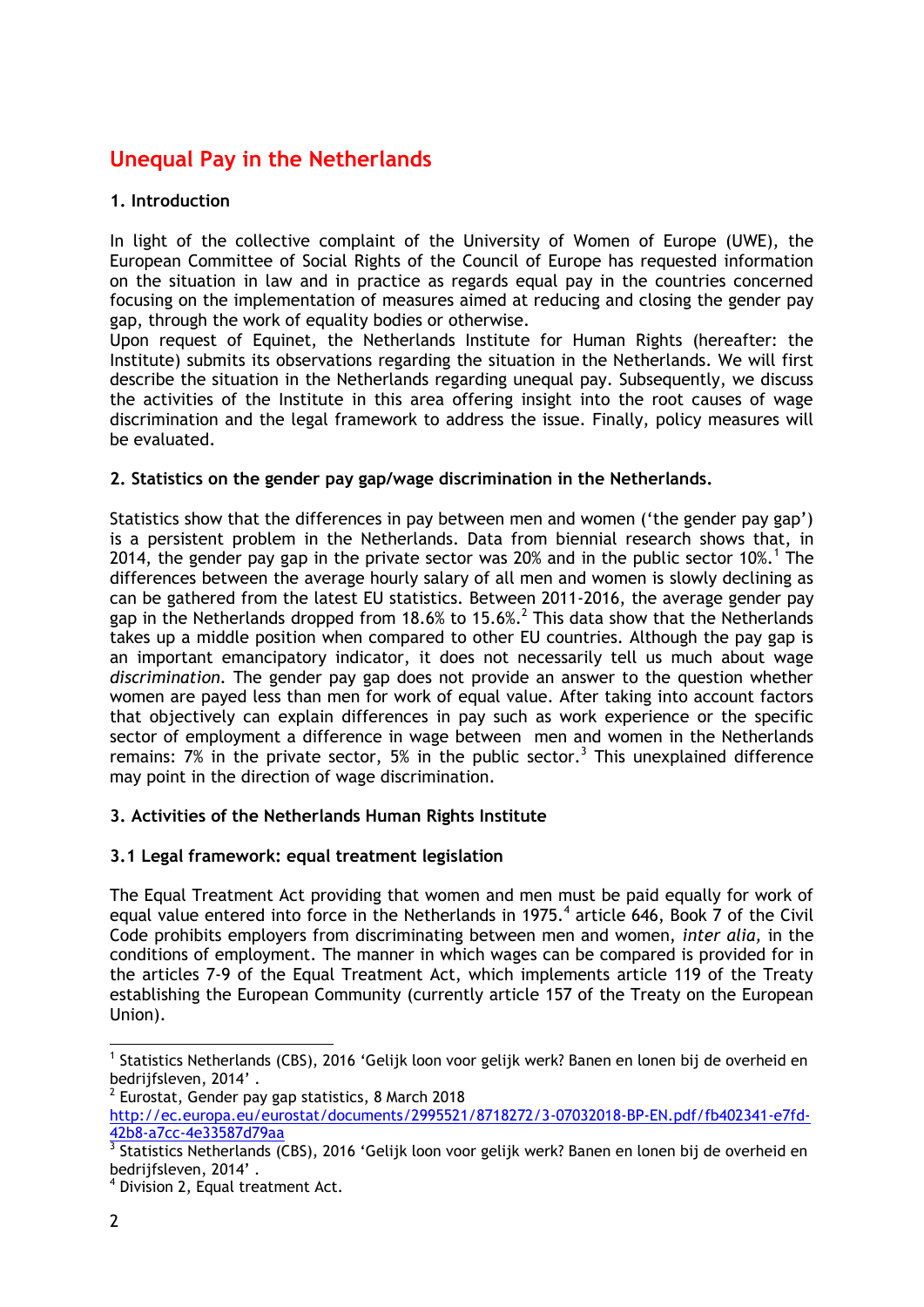#### **3.2. Individual wage discrimination cases**

In accordance with its legal mandate, the Institute investigates in individual cases whether discrimination is or has been taking place as referred to in the equal treatment legislation discussed in the previous section. In individual wage discriminations claims it can be established whether differences in pay amount to wage discrimination in violation of Dutch equality laws. Since 2005, the highest number of pay discrimination complaints receiced per year the Institute received was 15. The last two years these numbers were even lower. Wage discrimination remains a persistent problem in the Netherlands yet the number of cases brought before the Institute concerning a possible violation of the Dutch equality laws is very low. Several reasons can be identified why discrimination in general, and more specific concerning wage discrimination goes underreported. One of the reasons is the lack of knowledge and awareness (inter alia on the part of employers) regarding, not only the legal framework, but especially the mechanisms that may cause wage discrimination. For this reason the Institute has carried out research into the occurrence and mechanisms causing wage discrimination on a more systematic basis (see. 3.2.) Moreover, individual employees most often do not have full access to relevant data concerning wages in their organisation. This makes it very hard to know whether the remuneration is lower compared to colleagues in a comparable job with equivalent work experience. Also filing an official complaint is risky (most employers do not welcome discrimination cases) and may involve a big time investment. As the European network of legal experts in gender equality and nondiscrimination put it in their report of 2017 " A number of barriers are reportedly responsible for that, including costly proceedings, a lack of pay transparency, a lack of sensitivity for/knowledge of sex-based pay discrimination, the fear of victimisation and a lack of trust in the national judicial system".<sup>5</sup> Therefore it is not surprising, that the Netherlands institute for human rights receives far less payment discrimination complaints than what one may expect based on the statistics and the results of the studies carries out by the Institute.

#### **3.3. Research into wage-discrimination**

To address wage discrimination requires, first, more insight into the occurrence of wage discrimination, and second, insight into the mechanisms that may cause wage discrimination. Such insights can be obtained by conducting micro-level research. That is why the Dutch Equal Treatment Commission, the predecessor of the Institute, conducted three intensive micro-level studies into the occurrence and the underlying root causes and mechanisms of wage discrimination in three sectors: 18 general hospitals in 2011<sup>6</sup>; the education sector in 2015 (6 colleges)<sup>7</sup>; and, in 2017, the insurance sector (4 insurance companies)<sup>8</sup>. In all three sectors the Institute found differences in pay in favour of men that cannot be explained by objective criteria, such as work experience. In contrast to individual wage discrimination cases and research into the general pay gap, the three studies show that women are systematically payed less for the same performance. With

-

<sup>5</sup> European network of legal experts in gender equality and non-discrimination. *The enforcement of the principle of equal pay for equal work or work of equal value. A legal analysis of the situation in the EU member states, Iceland, Liechtenstein and Norway,* July 2017.

<sup>6</sup> Commissie Gelijke Behandeling. '*Onderzoek en oordeel Gelijke beloning van mannen en vrouwen bij de algemene ziekenhuizen in Nederland'.* April 2011.

<sup>7</sup> College voor de Rechten van de Mens. V*erdient een man meer?. Gelijke belonging van mannen en vrouwen bij Hogescholen*, January 2016.

<sup>8</sup> College voor de Rechten van de Mens. '*Gelijke belonging verzekerd? Gelijke belonging van mannen en vrouwen bijverzekeringsorganisaties',* November 2017.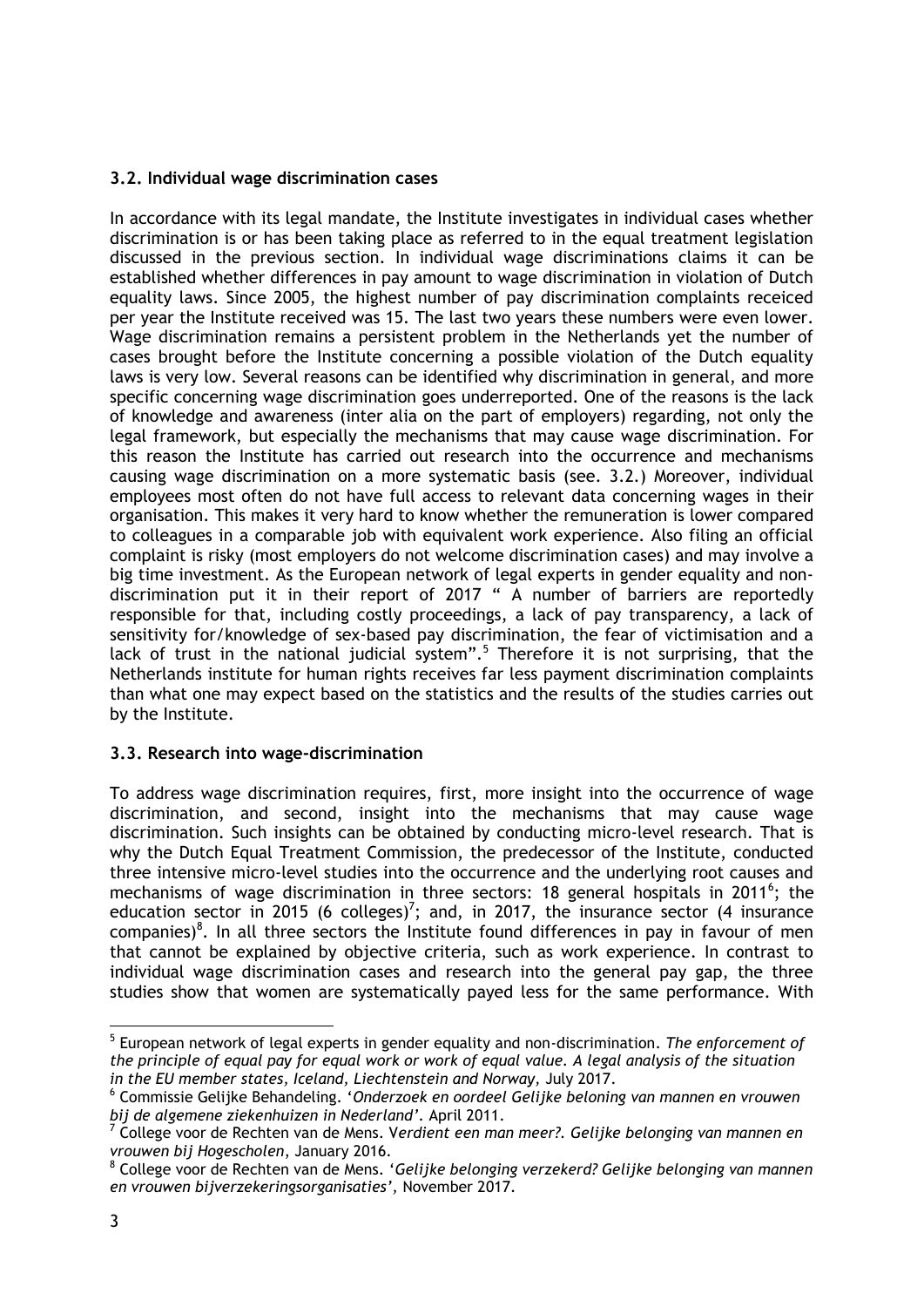these studies, the institute identified the mechanisms in remuneration policies that create the risk of wage discrimination.

In the three studies the Institute, looked into pay differences between men and women with equivalent jobs. Jobs are considered equivalent when they fall into the same job category and are of equal value. In every organisation five job categories were chosen in which wages were investigated in more detail at the level of individual employers. Based on personnel files, individual wages were broken down to study the criteria applied that determine an employee's pay. An employer determines an employee's salary on the basis of various criteria such as job grade and professional experience. These criteria are referred to as remuneration criteria in those investigations. Criteria may be either neutral or non-neutral. The non-neutral remuneration criteria are the criteria which could lead to wage discrimination.<sup>9</sup> By studying individual files, the average wage based on non-neutral remuneration criteria for men and women within a certain job category could be calculated unveiling differences in pay for which there is no objective justification. Some of the remuneration criteria are quit common in practice, but nevertheless carry the risk of leading to wage discrimination. For example, while negotiating your wage is a common practice in the Netherlands, this practice does carry the risk of wage discrimination as the negotiations are not always related to the relevant working experiences someone has. Negotiation pay turns out to be an important explanation of potential wage discrimination. Another common practice is that for new employees alignment with the previous salary is sought. Not only is the previous salary not necessarily related to the value of the job, the use of this criterion as a determining factor for wage may allow past wage discrimination to continue to have its effect. These are just a few examples of the practices that were unveiled that explain how wage discrimination comes about.

We found that wage discrimination against women indeed exists in the three investigated sectors and there are no reasons that indicate that the situation is different in other sectors. In the higher paying jobs, differences in salary between male and female employees based on non-neutral criteria seem to be higher than in lower paying jobs. For example in hospital sector women in the highest paying profession, of the five investigated professions, got on average 187 euro less per month based on non-neutral criteria than men. While in the lowest investigated job women got on average 56 euro less per month based on non-neutral criteria. In the college sector, the difference ranged from 71 euro till 269 euro on average in the disadvantage of women, per month. In the latest research this average difference within a profession was at most 211 euro per month.

Based on the findings of these three sector studies, the Institute has engaged in awareness-raising activities in the three sectors and beyond. Results of the investigations where presented to representatives of organisations such as the Management board, the HR department and the line manager. The insights into the causes of wage discrimination offer employers a perspective on how to tackle the root causes of wage discrimination within organisations.

However, to address wage discrimination in earnest will require more measures than awareness raising and the possibilities for individuals to lodge an individual complaint for violation of the equality legislation. Policy measures and possible legislative amendments are required.

#### **4. Possible measures**

Reaching greater equality in pay between men and women requires various efforts. There clearly continues to be a need to increase the awareness of the problem of wage discrimination and the mechanisms that cause it. A lot of emphasis is put on the individual to address the problem of unequal pay. Efforts are often directed at empowering women,

 $\overline{a}$ 

 $9$  Some of these criteria stem from ECJ jurisprudence. For example, in Enderby (C-127/92) it was ruled that a shortage of labour in a certain profession cannot legitimize long term additional remuneration. Applying labourshortage as a criterion can be considered a non-neutral criterion..